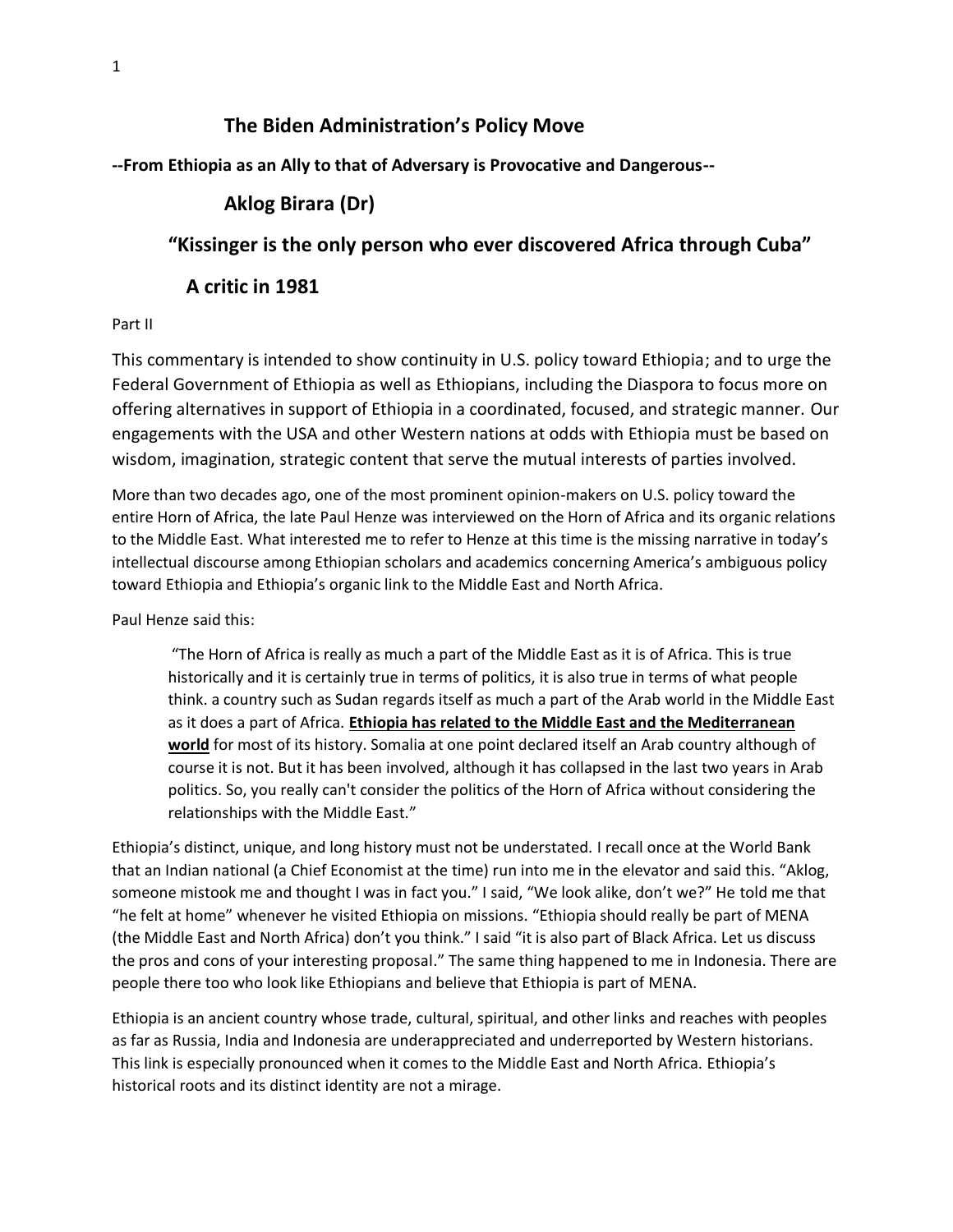#### **Ethiopia's geopolitical position and interest**

It is this vital and strategic link with the rest of the world, especially Ethiopia's **access to the Red Sea** that it lost under the treasonous act of the TPLF that should guide the debate. It is Ethiopia's determination to harness the waters of the Blue Nile for the betterment of its vast population that Ethiopia's adversaries, especially Egypt and increasingly Western Europe and the United States are contesting subtlety. I suggest that they are contesting the incontestable.

There is an adage that is pertinent here. "All roads lead to Rome." Do all roads in this geopolitical tug of war that involves the USA and the EU lead to Ethiopia's reemerging geopolitical position, its potential reclaims of access to the Red Sea and its legitimate demand for equitable use of Nile waters? They do.

### **What ultimately is the America's interest in this contest? Henze affirmed this.**

**"**America's interests in the Horn of Africa stem from World War Two. They were basically a continuation of British interests. In fact, just as America in effect took over from Britain in respect to Greece and Turkey in the Eastern Mediterranean in the late 40s.; in the early 50s America took over from Britain in Ethiopia and Britain lost its interest in maintaining its position in Ethiopia …There were 2 aspects of Ethiopian history that up until recently were no nos. One was the importance of the Portuguese back in the 16th century, who essentially liberated Ethiopia from Arab domination… And Britain played a major role in liberating Ethiopia from Italy. Ethiopians of course played a role themselves too the partisan movement in Ethiopia was strong…. And Britain maintained a position in Ethiopia until the late 40s early 50s and was the principal occupying power in Eritrea. But gradually during that time, the United States in effect took over and the US position in **Ethiopia was formalized in 1953 with treaties that gave the US** base rights in Ethiopia."

Here I would like to draw your attention to Henze's thesis:

"Ethiopia is looked especially important at that point and was particularly important because it was **strategically situated** where it had a major impact on **traffic through the Red Sea on the Eritrean Coast**. It was very important from the point of view of communications and it remained very important from the point of view of communications until the 70s. One of the interesting features of Ethiopia during the late 60s and 70s was that it was one of the few places in the world where it was **possible for Western Intelligence people** to intercept television and other internal broadcasts in the Soviet Union and that is one of the reasons that the American communications establishment in Eritrea was maintained until the mid-70s. Now that all became redundant when satellites came in."

#### **Did the USA treat Ethiopia as a strategic ally or a country of special interest that it can dispense?**

In his seminal study, "**U.S. foreign policy making toward Ethiopia and Somalia, 1974-1980**," the Greek Scholar, Loannis Mantzikos opines that American policy and decision-makers misunderstood Ethiopia's long and distinguished history, its indigenous and well engrained political and social culture. Regardless of ethnicity, faith and other designations, **Ethiopians show exponential zeal, determination** and national unity when faced with external threat. The Battle of Adwa comes to mind.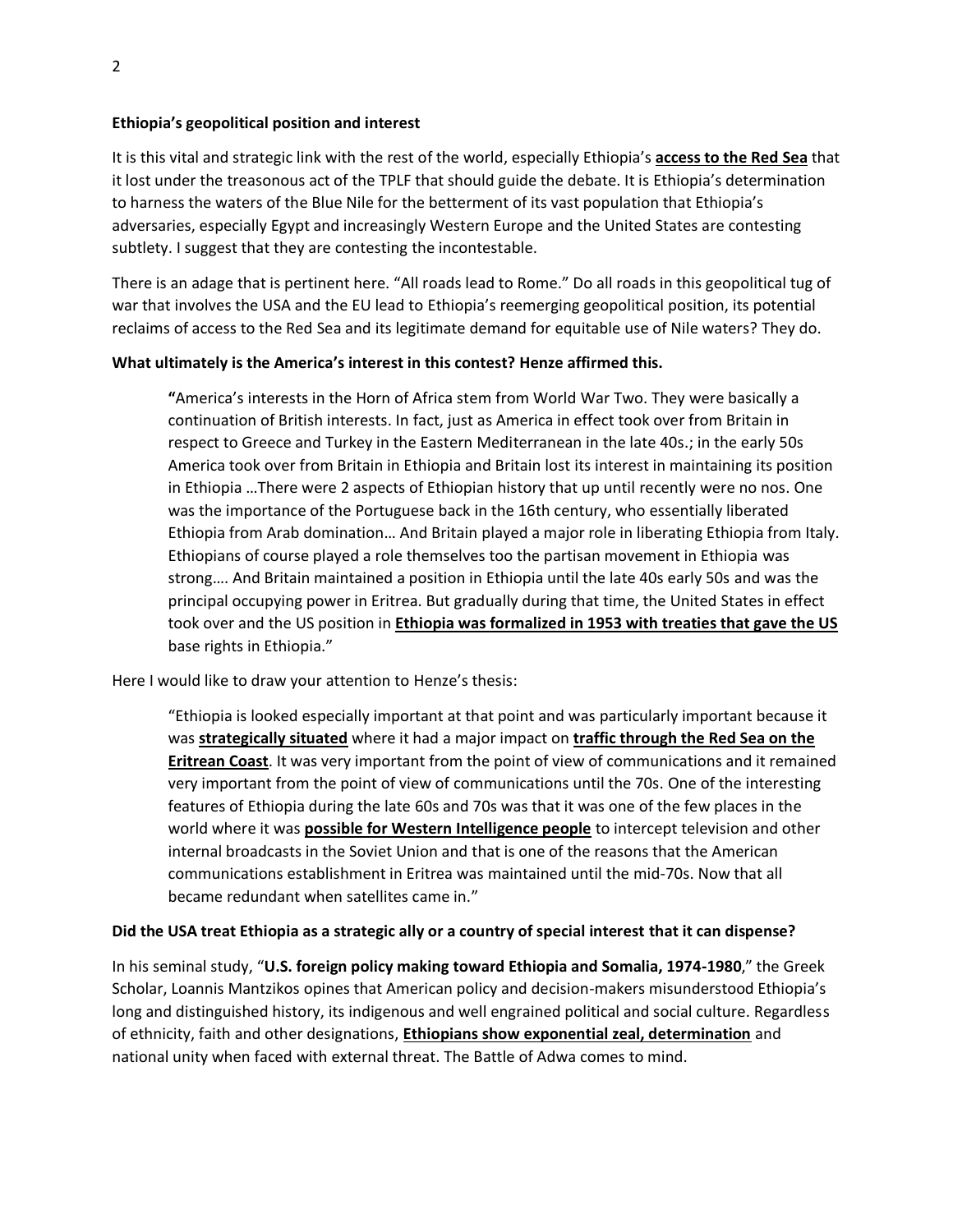The critic who in 1981 was quoted saying "Kissinger is the only person who ever discovered Africa through Cuba" reminded me of the current misinformation and manufactured lies based policy and decision-making doctrine that the Biden Africa policy team seems to have adopted. This team seems to have determined that Ethiopia is serving the national interests of foreign powers, for example China or Russia or Turkey or Iran at the expense of the USA. This is not true. Why not accept the notion that Ethiopia is serving its own national interests first?

The misreading of Ethiopia's history and the understatement of the determination of the Ethiopian people that their commitment is first and foremost to preserve Ethiopia's sovereign and legitimate rights, the country's territorial integrity and long-term interests entail substantial costs for the Atlantic Alliance in general and tor the USA. As a country, Ethiopia serves its own national interest the same way as the USA or Russia or China or Turkey or Egypt etc. Ethiopia has always followed a collective security and multipolar approach. This is healthy for Ethiopia and for the rest of Africa.

US policy and decision-making that is premised with a different lens or different set of parameters diminishes the more than 120 years of mutual relations between the Ethiopian and the American people that benefit both. This special relationship has served American interests well not only in the Horn but throughout Africa. For example, the war against terrorism led by the Ethiopian Government and the Bush Administration in the Horn would have been virtually impossible without the participation of Ethiopian forces. Ethiopian lives were lost. UN Peacekeeping operations in Africa would have been untenable without Ethiopia. Ethiopian lives were lost.

### "**The carrot or the stick?"**

The Biden Team must recognize that there are those of us who continue to support close relations between Ethiopia and the USA for the benefit of both countries. This cannot occur, however, if the Biden Team is deadest on its new doctrine of gross interference in the internal affairs of a sovereign and independent Black African state. Ethiopia serves as the seat of the African Union, several UN specialized agencies including the Economic Commission for Africa and numerous embassies.

The Biden Africa Team's perspective that the Ethiopian people and their government are not as committed to the honor and dignity of Tigrean-Ethiopian girls and mothers; to the prevention of hunger and famine; and to the restoration of peace and stability in the region and in the rest of Ethiopia as much as the "Good Samaritans" borders the real of total unreasonableness. It is my assessment that the approach is driven by a colonial mindset. Some say it is "racist."

Seventy percent of Ethiopia's 120 million people is composed of youth. The peaceful protests in major urban centers among youth in defense of Ethiopia last week should send a powerful signal that applying "the stick" rather than the "carrot" might prove counterproductive in the long-term. The ethical and moral question is "Why punish any country using the "stick" in the first place?" What happened to diplomacy?

## **Anticipate the worst and hope for the best!**

So far, the Biden Africa Team seems deadest in its way. The TPLF keeps killing Tigrean-Ethiopians, aid workers etc. The TPLF dismembers the bodies of their leaders when killed. They decapitate their heads to mask evidence. Is this not barbaric? Inhumane? It is not for the lack of evidence that Ethiopia is being punished; and being pushed to the edge?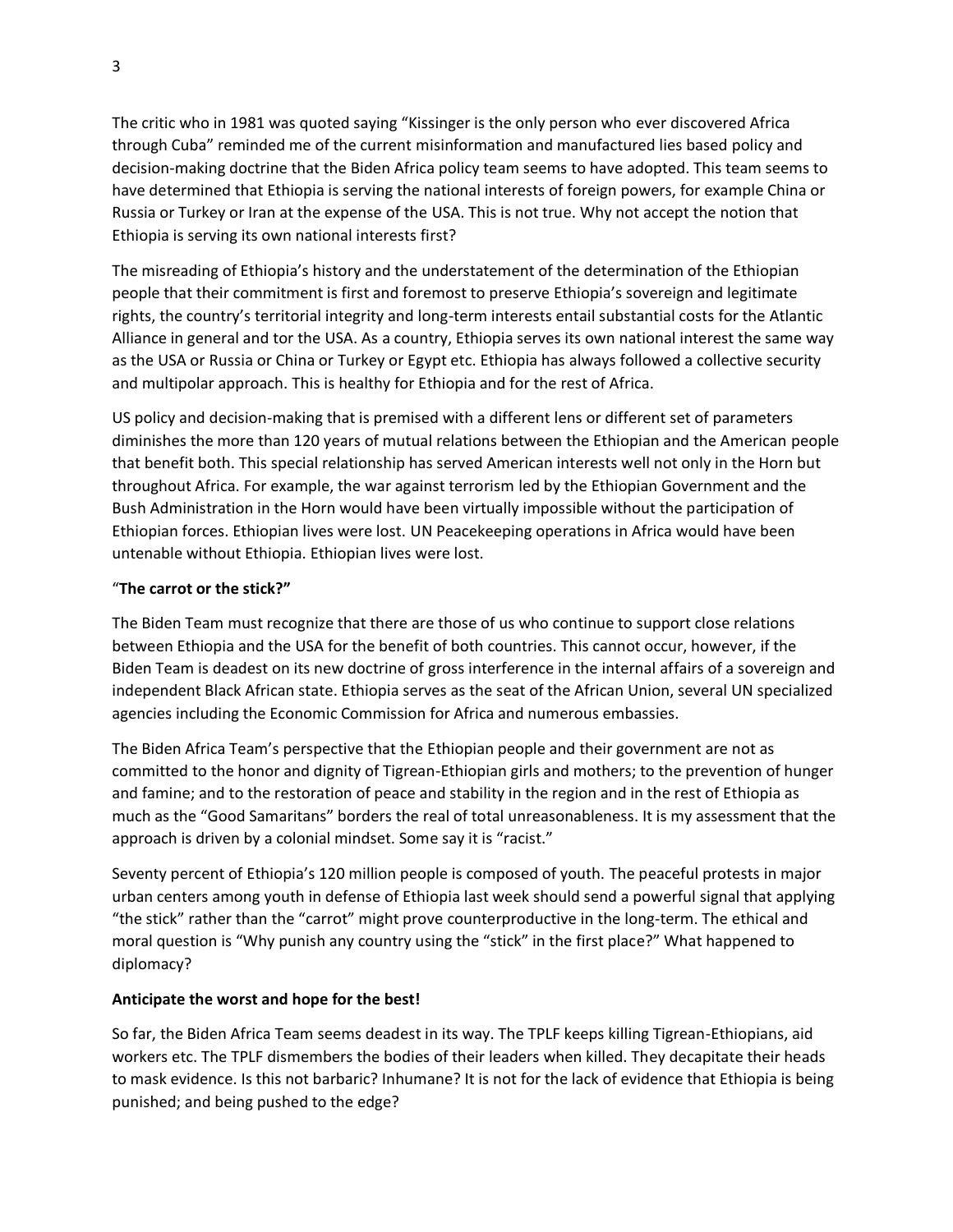Accordingly, the Ethiopian people within the country and the country's huge Diaspora must be prepared for more punitive actions.

I am hopeful that policy and decision-makers with cool heads will prevail in the end. The visit by Senator Jim Inhofe to "his second home" might generate calm and deliberation within the US Senate and the Atlantic Alliance. Ironically, the Biden Africa Team has dispatched its envoy, Jeff Feltman to the Middle East enroute to Ethiopia at the same time. It will be opportune for the two Senior American officials (one Democrat and the other Republican) to meet with their Ethiopian counterparts jointly. This way, there will at least be a semblance of coherence in US approaches and communication on Ethiopia.

If, on the other hand, the Biden Administration cuts more aid and if it uses America's substantial influence among multilateral lending agencies such as the World Bank, the IMF, the ADB and numerous others to halt or to cut more aid, the greatest impact will be on the poorest of the poor. It will also be unprecedented for the Bretton Woods Institutions to serve as an appendage of the United States. Such a move will be chilling and dangerous. In any case, any cut will prolong poverty. This will in turn aggravate civil unrest and instability. I am especially concerned that Ethiopian youth, 30 percent of whom are unemployed and millions more underemployed will be incentivized to join extremist forces.

#### **Unintended consequences**

In the event of more draconian actions against Ethiopia, I predict that anti-American sentiment will be wide and deep not only in Ethiopia but throughout Black Africa. More disheartening and disconcerting are the notion that relations between Ethiopia and the USA might not recover if socioeconomic and political impacts on Ethiopia and on ordinary Ethiopians become unbearable. The good that the USA has done since the 1950s might also dissipate.

As a "Superpower," the US must refrain from forcing its will on Ethiopia. For most Ethiopians including Tigrean-Ethiopians, Ethiopia's sovereignty is sacrosanct. Sovereignty includes non-interference in the country's domestic affairs; respect for Ethiopia's rights over Nile waters; and recognition of Ethiopian societal commitment to complete the Grand Ethiopian Renaissance Dam (GERD). This dam will not cause significant harm to Egypt or the Sudan.

I was appalled to hear Senator Bob Menendez (D-NJ), Chairman of the Senate Foreign Relations Committee since February this year suggesting that Egypt "might bomb the dam." How responsible is that? Who is he emboldening? Is bombing the answer? Is it not against international law?

### **An asymmetrical relationship that requires calibration.**

To my knowledge and as research findings show, the USA has never established a strategic relationship with any Sub-Saharan African country. The USA established "a special relationship" with Ethiopia during the 1950s under Emperor Haile Selassie (the Kagnew military post in Eritrea comes to mind). This partnership was renewed under President George Bush during the war against terrorism.

The partnership had served America's national interests. At the same time, it has enabled the Government of Ethiopia led by the TPLF to access massive bilateral and multilateral aid averaging **about \$3.5 billion per annum** up to the end of 2018. Believe it or not the amount **was \$3.9 billion in 2009**. In large part, this largesse can be attributed to two important geopolitical factors:

1. TPLF's unbridled commitment to serve Western interests; and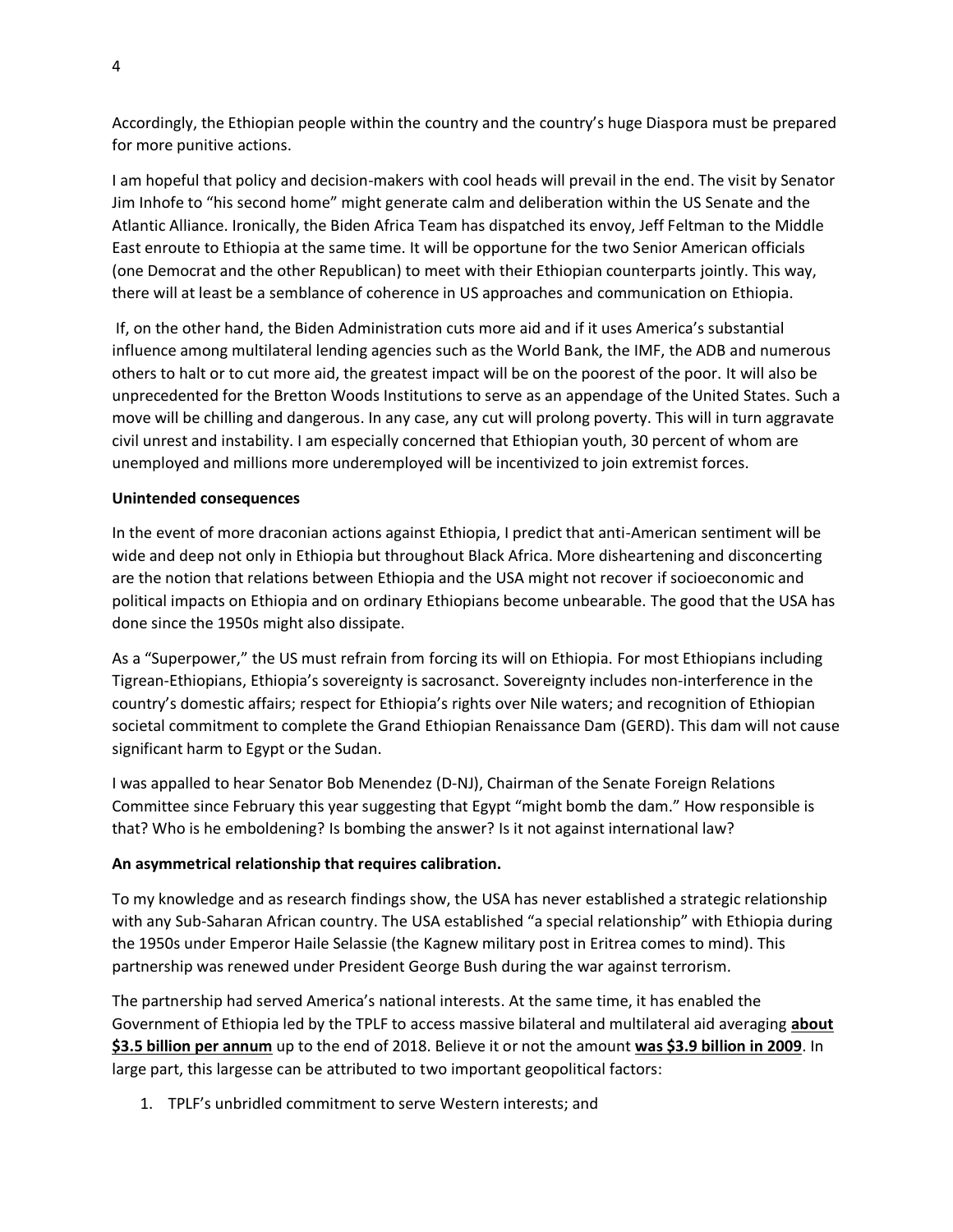2. US determination to dismantle the Soviet Union's penetration in the Horn of Africa.

Both objectives were met. But the human rights situation under Meles Zenawi was worse than it is today. Tens of thousands were jailed. Silent **ethnically motivated killing**, genocide and rape were normalized by the TPLF. These gross human rights violations are not acknowledged by the current Biden Team. Human Rights Watch had provided a plethora of compelling documentary evidence urging the donor community to link aid to their largesse. But nothing of the kind took place. Western democracies did not impose sanction then. Senator Jim Inhofe's eloquent testimony on the Senate floor could have and should have persuaded most Senators to change course. By changing course, I mean retraction of the Department of State's draconian measures against Ethiopia.

US and Ethiopian relations have considerable strategic values. The people-to-people relationships between the two countries are immense. The fact that the two countries never signed a strategic treaty is irrelevant. Henze was right in his statement.

"There was never a formal alliance between the United States and Ethiopia just as I suppose there was a formal alliance between Britain and Ethiopia in terms of World War Two. The American position toward Ethiopia was always called **a special relationship**. The United States never committed itself to defend Ethiopia against invasion or outside problems. But the United States did commit itself to give Ethiopia substantial military aid. Haile Selassie however was a very clever ruler. He did not want a relationship with a single country. He wanted his relationships to be very varied."

The same principle applies to the Government of Ethiopia led by Prime Minister Aby. The difference is this. At the time of Emperor Haile Selassie, the major tension was between the USA on the one hand and the Soviet Union on the other. Today, the major actors on the scene include the second most powerful economy on the planet, China. The perspective, if any, that Ethiopia's economic, investment and trade ties to China are being conducted at the expense of the USA is off the charts! It is wrong. Access to military hardware and access to investment capital are both important for Ethiopia.

"When it came for example to modernizing the Ethiopian Army, Haile Selassie sought help from the Swedes, the Indians, and the Belgians. At the same time, the United States was the logical source for major military equipment and the military equipment the United States supplied to Ethiopia was looked on as in effect payment for the use of air facilities, communications facilities, and naval facilities in Ethiopia. So, Ethiopia was an important position from a strategic point of view in the 50s and 60s" said Henze.

The point I would like to underscore here is mutual benefit. This doctrine continued under Mengistu Haile Mariam. "The US did not continue to support the Mengistu regime as such." Instead, or rather "The US continued to support Ethiopia. The US commitment in the last analysis was never to Haile Selassie as an individual; it was to the country." What has really changed now?

At the time, Ethiopia was deemed important for US policy and decision-makers for the following primary reasons:

• "Ethiopia was important because of its location; its size; its historical position; and its basic political orientation" as a fiercely independent and patriotic country.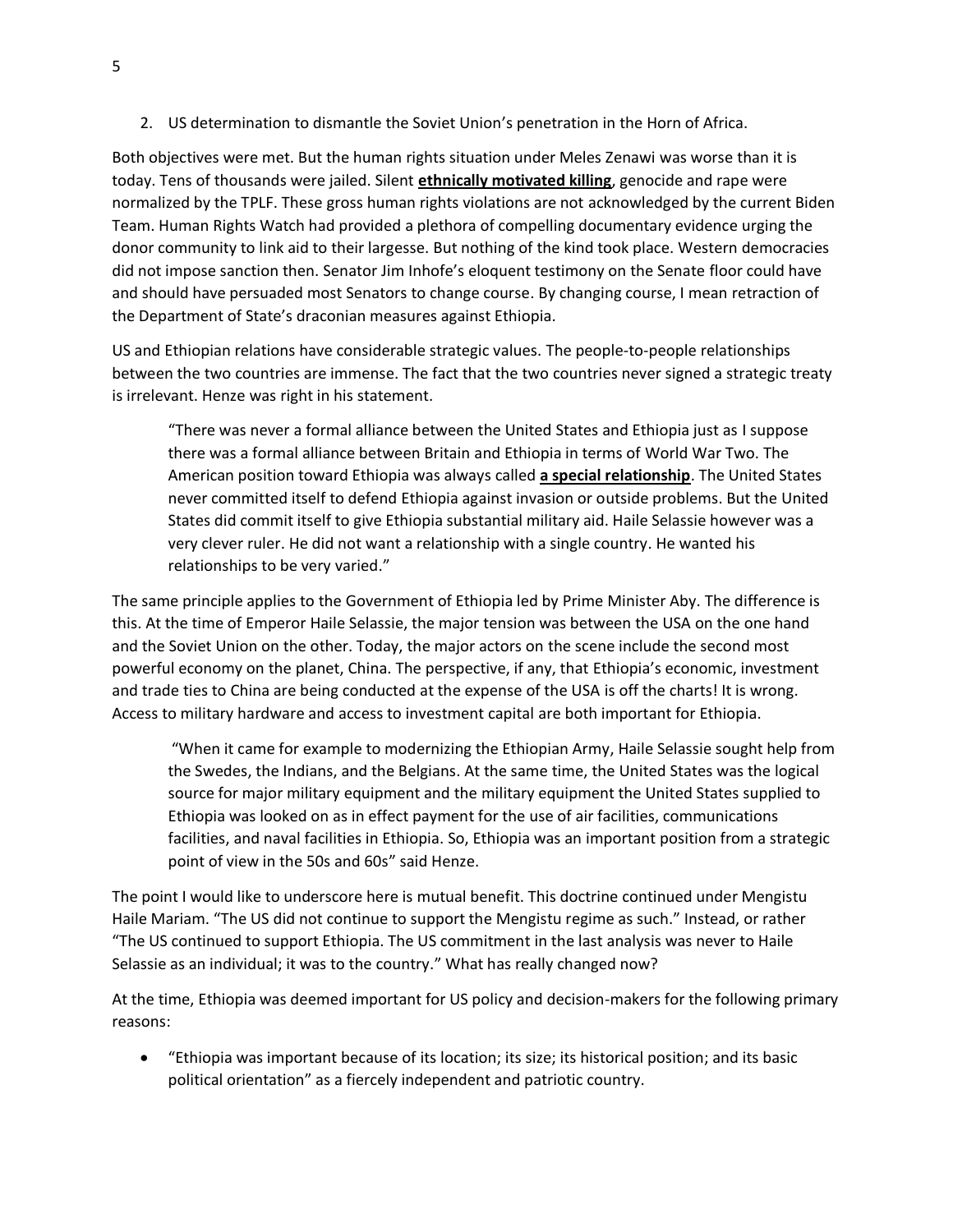• "Americans had hoped when Haile Selassie was overthrown, and the pretty half-baked military bunch took over that somehow they could be steered in a direction that would be favorable to the US and to the West."

Henze's rationale is correct. There are other variables, for example, the mushrooming of ethnic-based National Liberation Fronts including the TPLF that were financed and supported by external interests to which he failed to give weight. This flaw is important today. The leftist ideologue and champion of the developmental state in Africa--- among the few coveted, admired and supported by the USA and other Western powers---Meles Zenawi repressed Ethiopians. He crafted and imposed an ethnic federation that haunts Ethiopia today. Ethiopia is "at a dangerous crossroads" not because of its diversity; but because of its quarreling ethnic-elites and their foreign sponsors.

The hopes and expectations thar Henze mentioned and embraced by none other than Henry Kissinger, US Security Chief, and later Head of the Department of State were ultimately dashed. Mengistu's decision to join the Socialist camp changed America's attitude toward Ethiopia. This Ethiopian regime affinity to a Superpower prompted Kissinger to change his mind. He met with and supported Said Barre, the President of Somalia who had invaded Ethiopia unprovoked. Despite this, American humanitarian aid to Ethiopia was not completely severed.

Is there a parallel here with the unprovoked invasion of Ethiopia by Sudan that just concluded a weeklong military drill jointly with the Egyptian military?

Why has the Biden Team showed a great deal of restraint regarding: a) Sudan's unprovoked invasion of Ethiopia and its annexation of large tracts of Ethiopian lands? b) The weeklong joint military exercise on land and sea by Egypt and Sudan?

Would it not be a **Statesman like act** to ask if not to demand what the ultimate objective of the military exercise is; and what rogue country Egypt and Sudan are targeting? Is it not within the scope of his responsibility for Secretary of State Blinken to advise Egypt and Sudan that the militarization of the Horn and North Africa will threaten regional peace, stability, and collective security? Is it not prudent for Blinken to ask why the Egyptian military is still in the Sudan after the duet's provocative military exercise across the Ethiopian border?

Let me summarize Part II and provide a set of recommendations to consider:

- 1. The first and foremost priority is for the Federal Government of Ethiopia to harness the creative, innovative, and productive potential of the Ethiopian people; to defend and protect their lives and their livelihoods irrespective of ethnicity, faith, and location; and to raise awareness among the Ethiopian people that their **destiny is intertwined** and that they must unite in defense of their country. In the face of adversity, **internal unity** is quintessential.
- 2. The Federal Government of Ethiopia must take the lead in articulating Ethiopia's foreign policy and diplomatic agenda. This can be done in the form of a strategic diplomatic road map. This road map will provide a framework that will facilitate external support by the Diaspora as well as Ethiopia's foreign friends of whom there are many. Regardless of location, ethnicity, faith or status, Ethiopians must speak from the same script.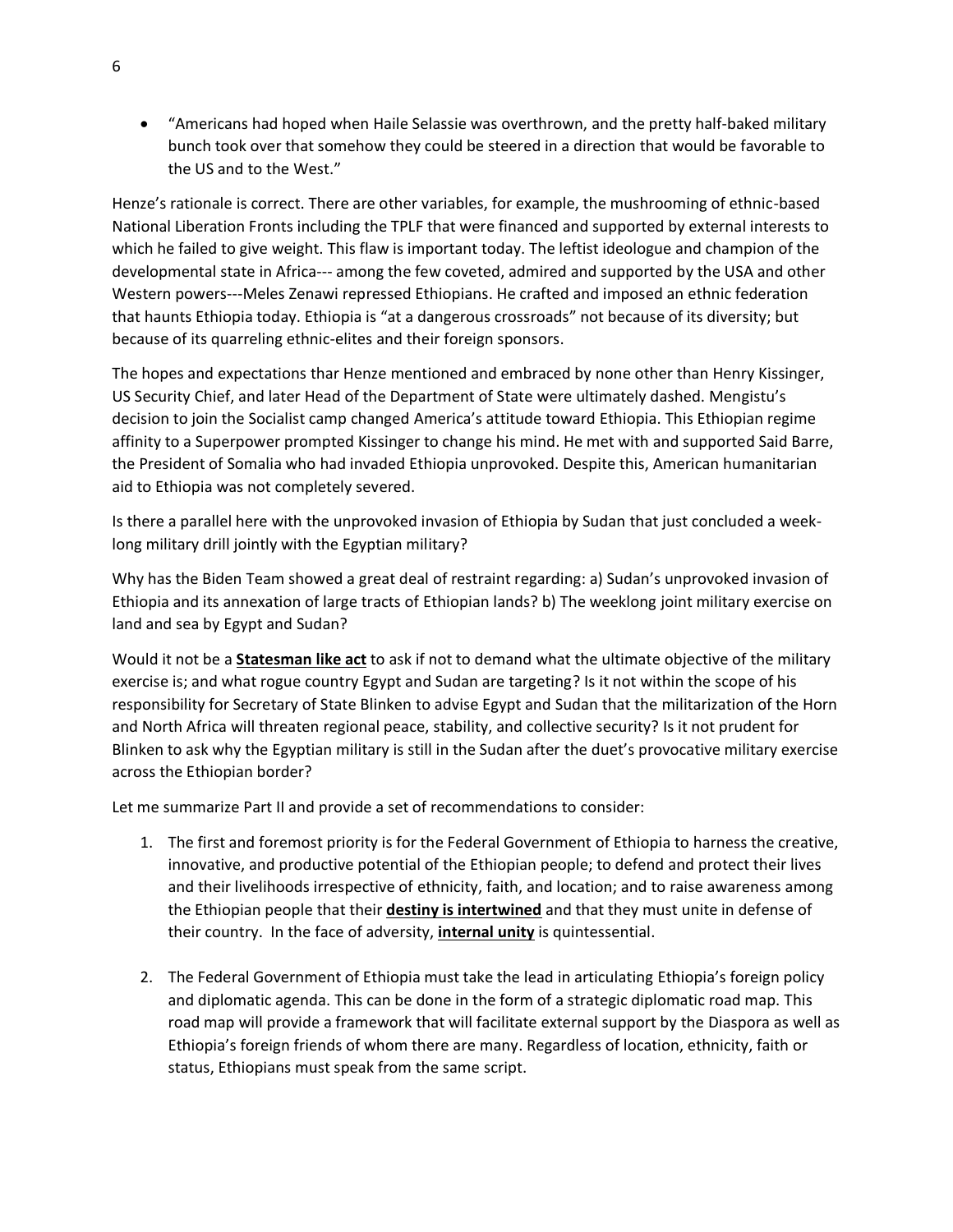- 3. The Federal Government of Ethiopia must lodge a formal complaint to the UN Security Council that Egypt and Sudan pose an existential threat to Ethiopia now. It must also urge America's Special Envoy, Jeff Feltman as well as Senator Jim Inhofe that Sudan and Egypt endanger the entire Horn and Eastern Africa.
- 4. During this coming national election and beyond, Ethiopia's political leaders, academics and civil society must be bold and imaginative enough to consider the **Constitutional and structural** hurdles that continue to haunt Ethiopia and that limit its prosperity. I know of no single African country whose constitutional preamble states "We nations, nationalities and peoples." How do you defend Ethiopia as one country with one national identity as Ethiopians under ethnic federalism?
- 5. Ethiopia's agenda is everyone's business. In this regard, I welcome the Ethiopian Orthodox Synod's recent pronouncement critiquing Western interference in Ethiopia's domestic affairs and questioning the value-added of punitive actions against Ethiopia. This pro-Ethiopia position is a model that other Ethiopian civil society, professional, youth, women and other groups may wish to replicate.
- 6. Ethiopia's youth has shown its commitment to Ethiopia. I support recent peaceful protests. I urge youth to refrain from vitriolic and unacceptable statements and slogans. Combative statements and slogans undermine Ethiopia's relations with the people of the United States and other Western democracies.
- 7. The Ethiopian Diaspora in the USA has huge potential to help Ethiopia fill the resources and capacity gap. I have repeatedly suggested that **a 50-State strategy that is led**, owned, and managed by motivated Ethiopian Americans from Hawaii to Maine is critical. For this to succeed, the work must start at the grassroots and local level. It starts with identification of highly motivated and committed Ethiopian Americans in every state. The Terms of Reference must be from the same script. I am ready and willing to provide a draft framework for consideration.
- 8. The Biden Africa Team must stop its gross interference in Ethiopia's domestic affairs. I have shown in this commentary that America's own national security and market interests are also affected adversely by the sanction. The Team might wish to remember that Meles Zenawi, an American friend and sometime critic had said this. "To impose democracy from outside is inherently undemocratic." By the same token, to use the humanitarian crisis in Tigray created by the TPLF that murders its own people as a pretext for punitive action is wrong and dangerous.
- 9. When I was at the World Bank, I recall that there were numerous high officials who found it repugnant to reconcile their own ethical and moral values with the largesse of Western aid. In private settings they expressed outrage dismay with the oppression in Ethiopia under Meles Zenawi's TPLF. In **"Aid donors, democracy and the developmental state in Ethiopia, 2019**" Stephen Brown and Jonathan Fisher quote a Senior aid official who said this. "We are here because Ethiopia is a strategic country, and we have mutual interests. **It is not to save lives**. Ethiopia holds a key strategic position, and we want to support it – maybe "at all costs."